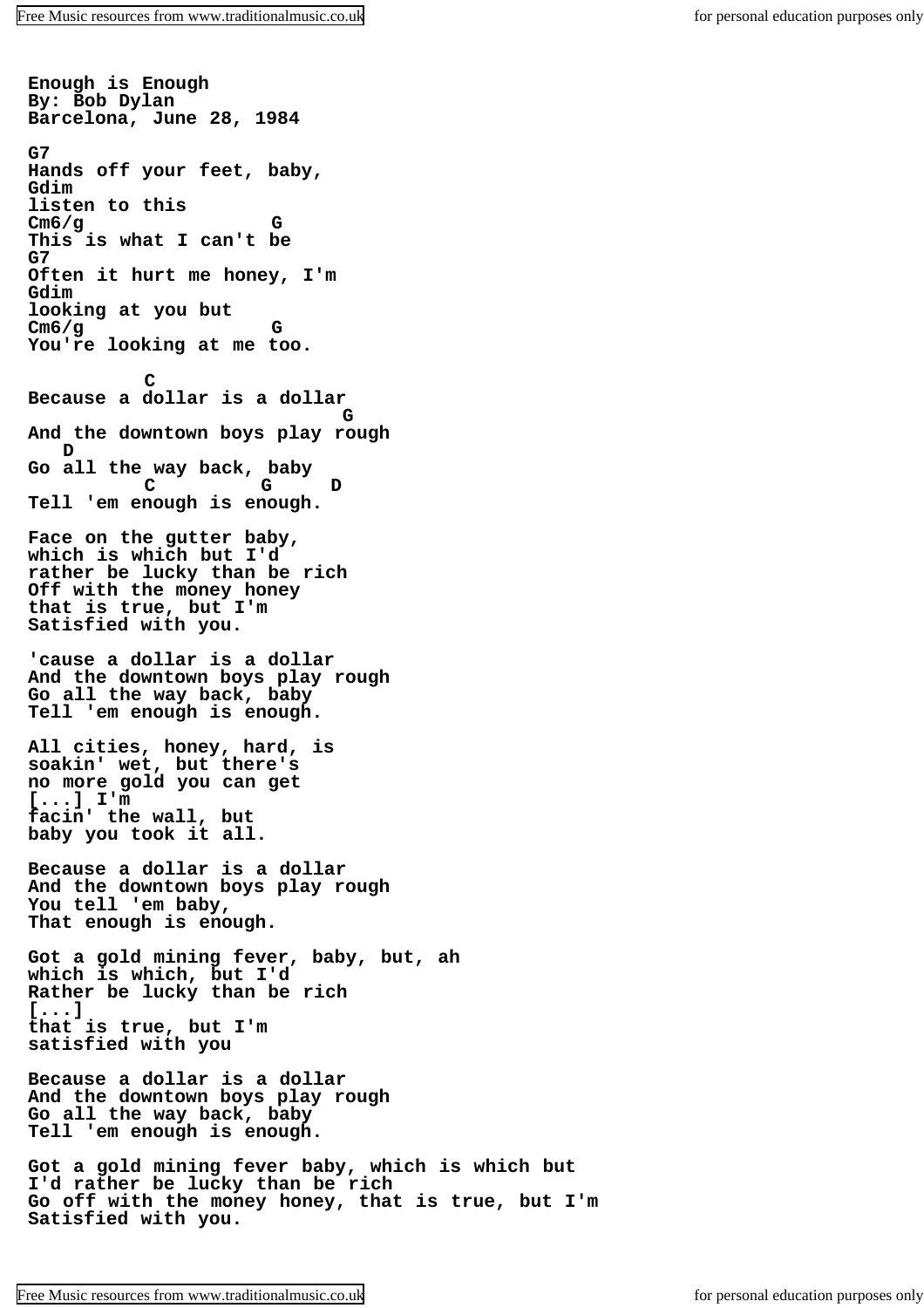**Paris, Jul 1 1984**

**Well, I don't mind eating funny honey, sleep down in the ditch, but I'd rather be lucky than be rich [well, all the time I'm] soakin' wet, but you got all the gold that you gonna get Because a dollar is a dollar And the downtown boys play rough Go all the way back, baby Tell 'em enough is enough. [Fall through the sugar, I Fall through the glue], but I'm Satisfied with you [oh, Moneypenny, I should let it go, so I just wanna know our show] Because a dollar is a dollar And the downtown boys play rough Go all the way back, baby Tell 'em enough is enough. [... ...show] Go back as far as you can go I don't mind honey, 'bout Sleepin' in the ditch, tell 'em you'd rather be lucky than be rich Because a dollar is a dollar And the downtown boys play rough Go all the way back, baby Tell 'em enough is enough. Wembley, Jul 7, 1984 Hold your seat, honey, back in the ditch, cause I'd rather be lucky than be rich Oh, yeah, [... ...] I love you, and that is all. Because a dollar is a dollar And the downtown boys play rough Go all the way back, baby, tell 'em enough is enough. [...] motor, honey, up and down the line, you tell them that you are mine [if they heard of you I must obey,] you tell them you belong to me Because a dollar is a dollar And the downtown boys play rough Go all the way back, baby, tell 'em enough is enough. She's from love, honey, back against the wall, but you all had it done, got it all. Oh, pretty honey, I**